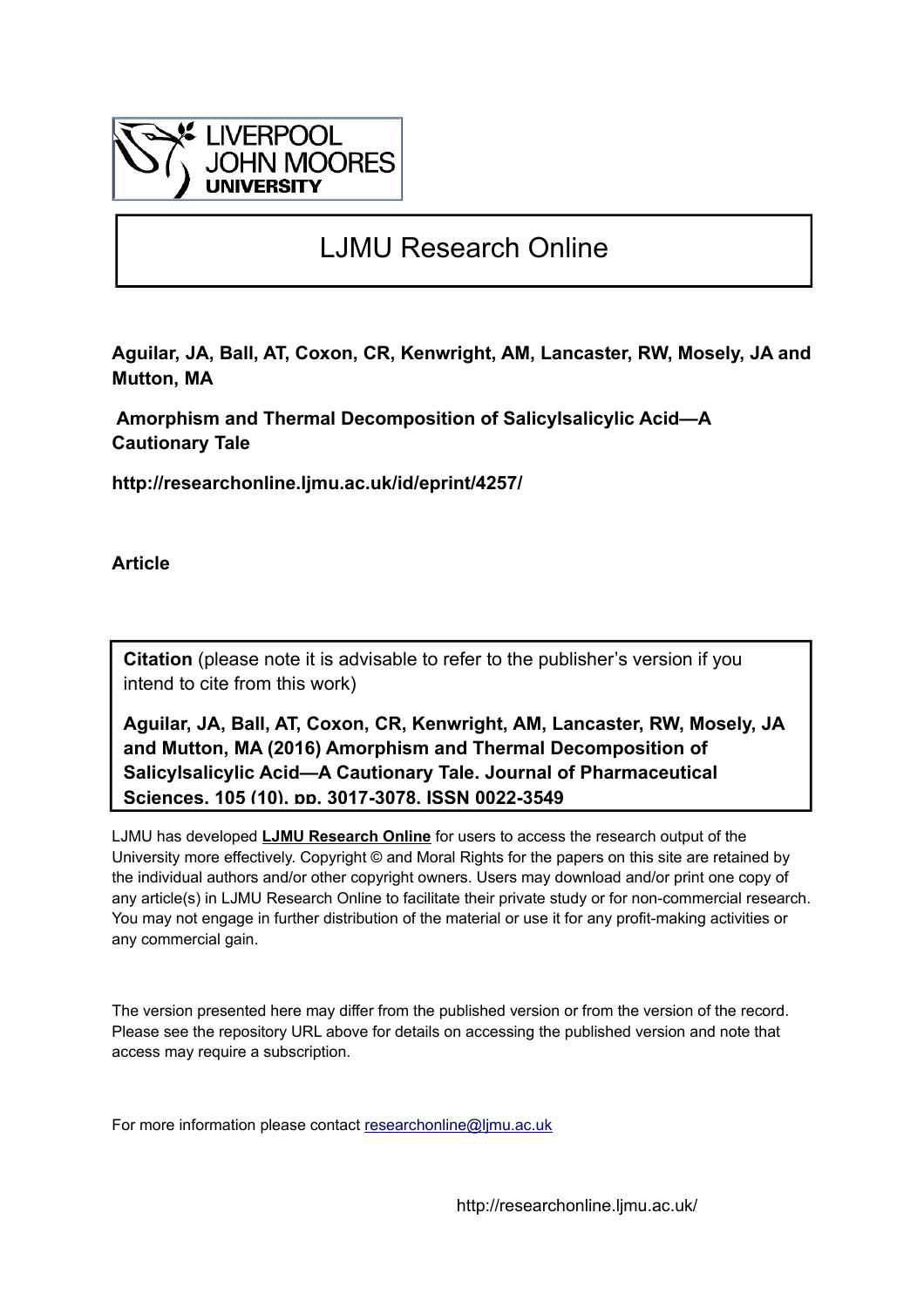# **Amorphism and thermal decomposition of**

# **Salicylsalicylic acid - a cautionary tale.**

Juan A. Aguilar $^1$ , Andrew T. Ball $^1$ , Christopher R. Coxon $^1$ , Alan M. Kenwright $^1$ , Robert W. Lancaster $^2$ , Jacqueline A. Mosely $^1$  and Matthew A. Mutton $^1$ 

**1** University of Durham, Department of Chemistry (Durham, (United Kingdom); **2** University College London, Department of Chemistry (London, (United Kingdom)

#### **Abstract**

Salicylsalicylic acid ('Salsalate') is a non-steroidal anti-inflammatory drug (NSAID) with anti-rheumatic properties, whose amorphous form offers the potential for enhanced dissolution rates and improved bioavailability compared with its crystalline counterpart. It has been reported to form a stable glassy phase on heating and rapid quenching. A number of the existing studies of the solid-state structure of salsalate and of its thermal decomposition contain information that is difficult to reconcile. In this manuscript we review much of the existing literature in light of our own recent studies using solution-state NMR, Mass Spectrometry and solid-state IR, and conclude that much of the literature data relating to melting and the glassy state is questionable due to failure to take into account the effects of thermal decomposition.

### **Introduction**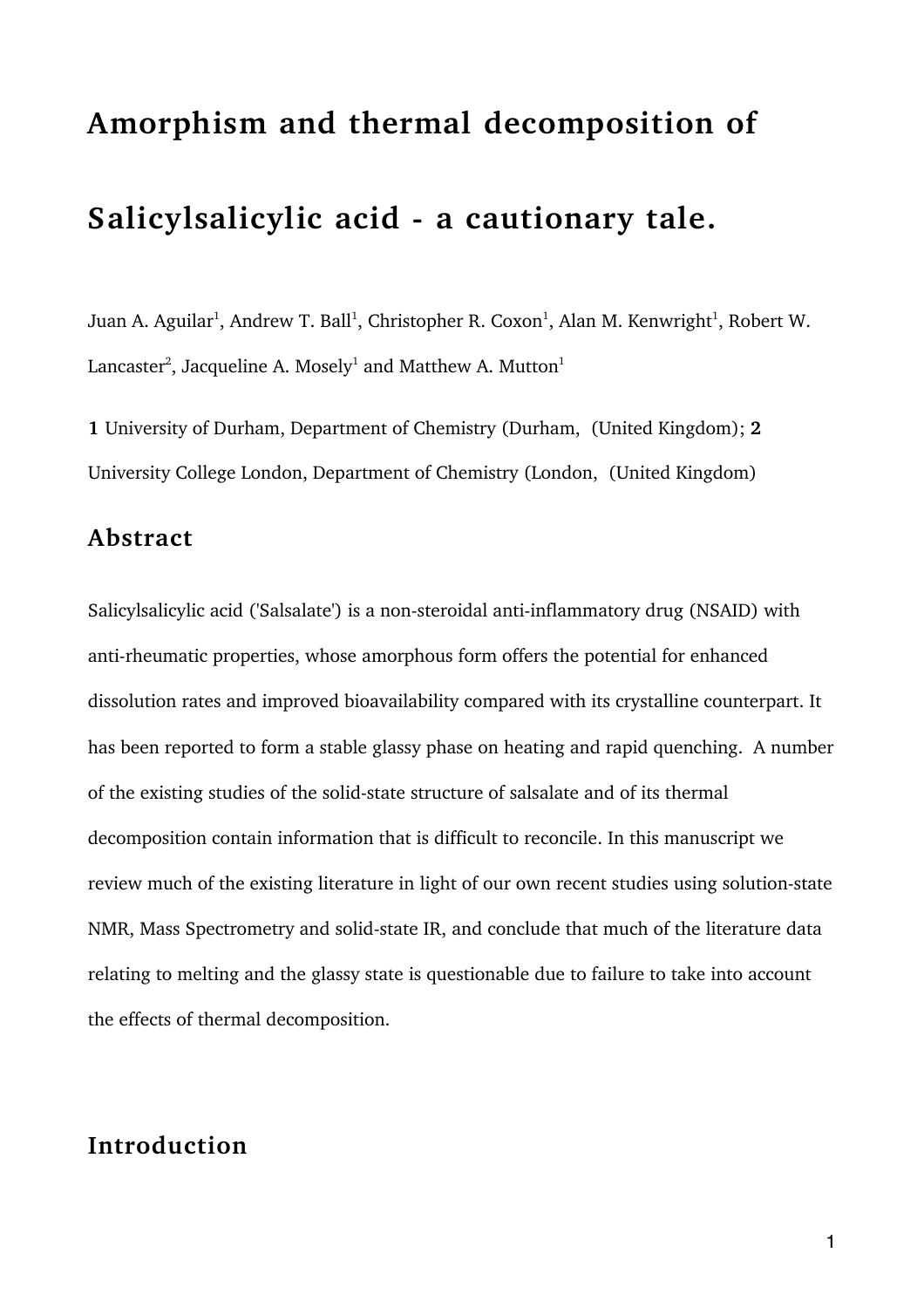In the last fifteen years or so interest in the amorphous state of APIs and, ultimately, new medicines has risen dramatically. Poor water-solubility of drugs, when produced in the crystalline state, has long been a potential issue, and production of an amorphous phase/drug offering enhanced dissolution behaviour and ultimately significantly enhanced bioavailability is seen as a viable approach to solving solubility issues. [1] A review considering all aspects of the risks and advantages of developing an amorphous API/drug was produced by Craig *et al*. [2] The use of different preparative techniques for generating amorphous materials is also a factor that requires careful understanding and consideration. [3] For example, and in the experience of one of us, cefuroxime axetil developed by Glaxo in the 1980s was produced by a high-temperature spray drying process to produce material that was both chemically and physically stable. Material produced by say, milling, whilst chemically stable lacks the physical stability of spray dried material as the elimination of seed crystals is difficult to ensure.

The Cambridge Structural Database [4] contains two reports of structures for salsalate [5, 6] that are essentially in agreement. They both report a structure that is disordered between two conformers in a 72:28 ratio (Figure 1). There is also some evidence for a polymorphic form but, to date, this has not been isolated free of the usually observed form, which corresponds to the commercially available material.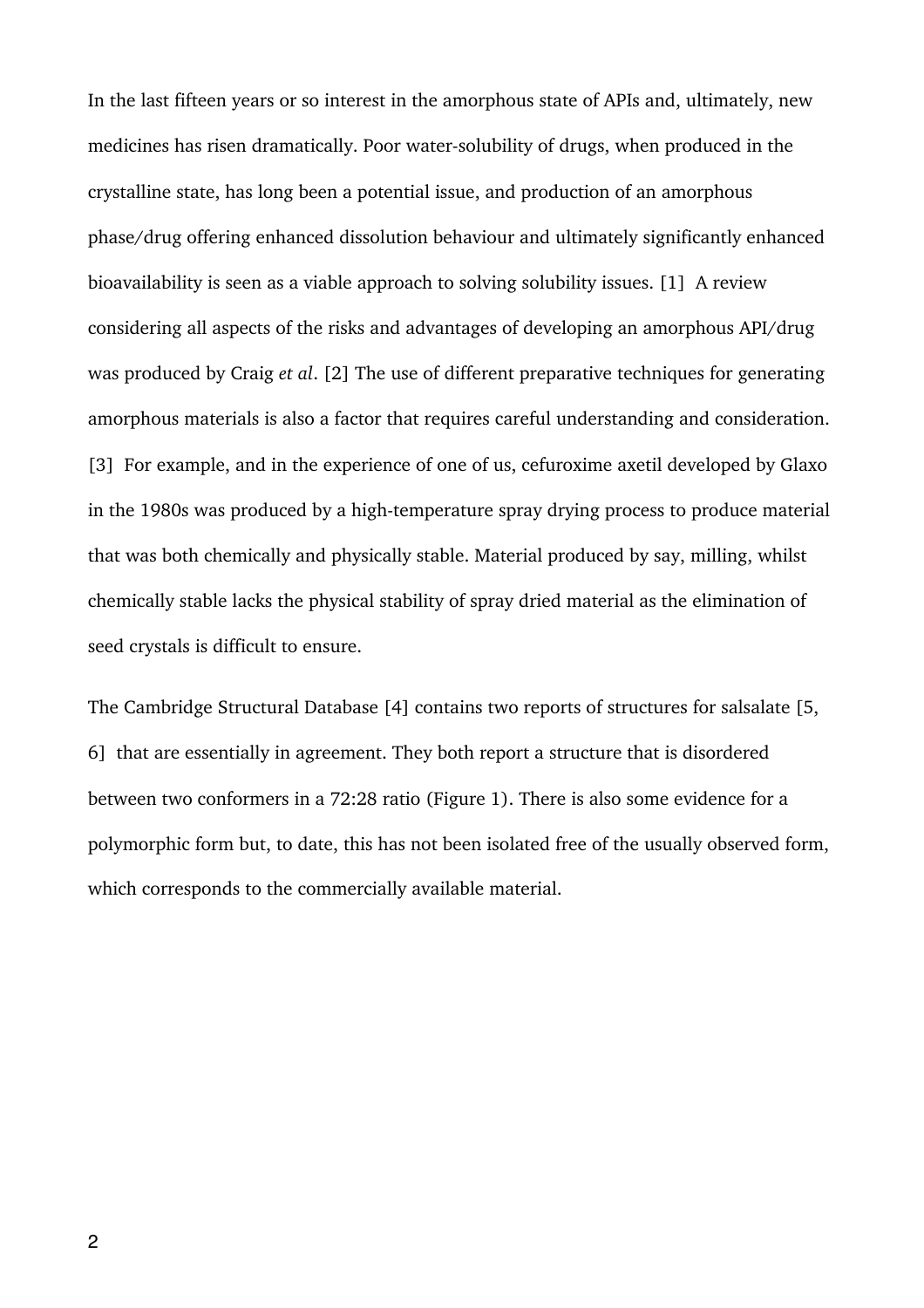

Figure 1 Conformers of Salicylsalicylic acid found in the disordered crystal structure

In addition to the crystalline form there is an often-reported amorphous (glassy) form, which can supposedly be reliably produced by heating a crystalline sample to its melting point and then quenching it by rapid cooling. Its properties are that it is a clear glass that can be moulded and that stress fractures at room temperature. [5, 7] There has also been a report of evidence for a nematic phase close to the melting point, [7] and it has recently been the subject of computational studies looking at the amorphous form to evaluate the possible utility of Crystal Structure Prediction (CSP) in relation to such materials. [8]

In view of the relative ease with which the glassy amorphous phase can be produced and its reluctance to subsequently recrystallize without dissolution and re-precipitation, it has been considered by a number of workers as a model compound for a stable amorphous phase. Recently, Graeser *et al*. [9] carried out a correlation of thermodynamic and kinetic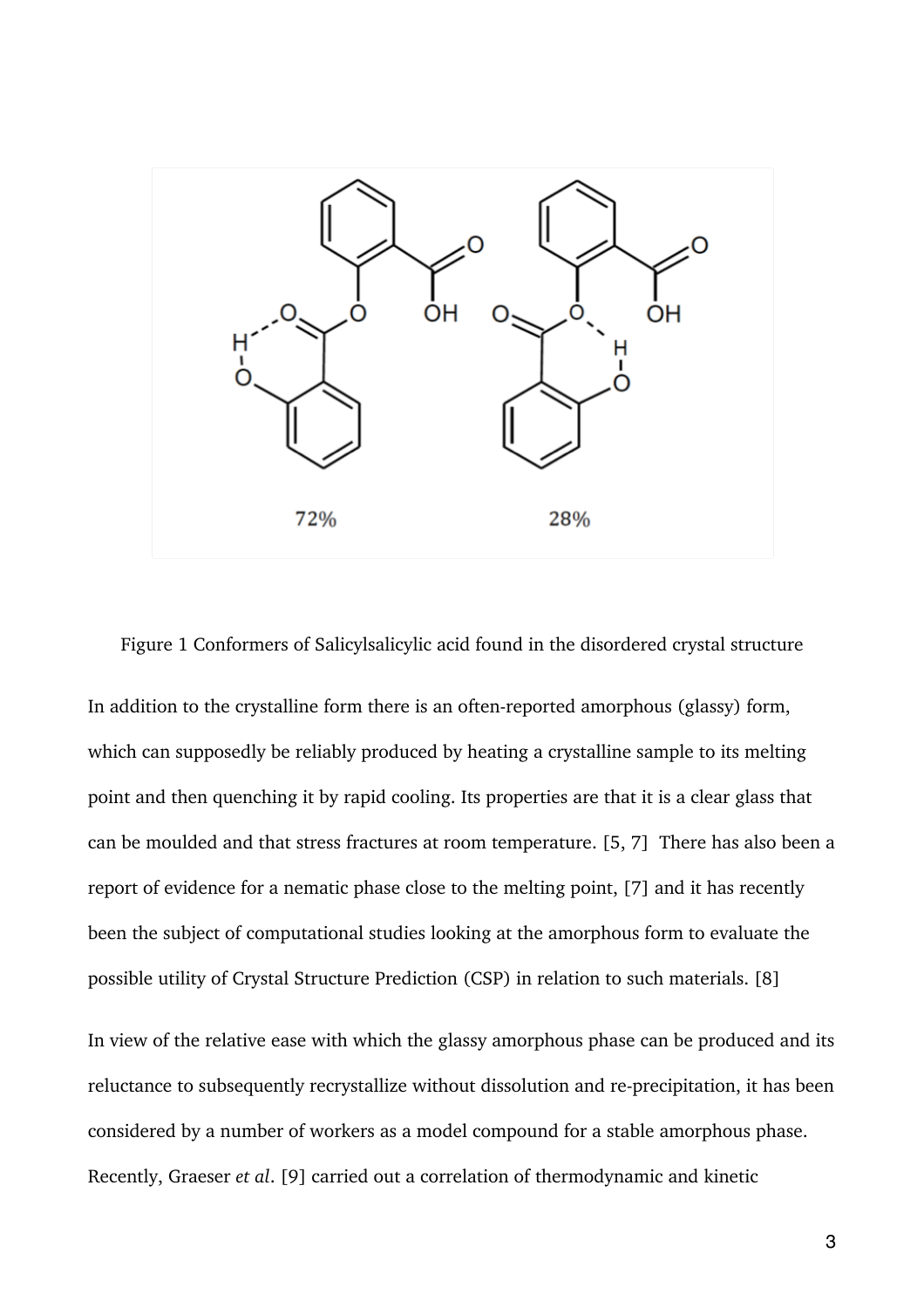parameters with amorphous stability, and salsalate was shown to be a strong glass former, and the least 'fragile' (ie least prone to spontaneous crystallisation) of 12 model compounds chosen for the study.

#### **Results and discussion**

The starting point for our study was a preliminary investigation in the solid state using  $^{13}$ C CP/MAS spectroscopy to look at what was supposed to be a sample of amorphous salsalate produced by heating a sample of the commercial material to its melting point (or slightly above) and then rapidly cooling it to room temperature. The  $^{13}$ C CP/MAS spectrum (not shown) showed many more signals than could be accounted for by the molecular structure, which agreed with the results reported by Greener *et al*. This was initially attributed by Greener *et al*. [5] to the presence of a wide variety of conformers and/or hydrogen bonding patterns in the amorphous material, although this claim was later retracted in a corrigendum [Angew. Chem. Int. Ed., **39**, 3736, (2000) - N.B. not available in electronic format].

We investigated this 'amorphous' sample further by running solution-state  $^1$ H and  $^{13}$ C NMR in CDCl<sub>3</sub>, both of which showed many more peaks than could be accounted for on the basis of the molecular structure of salsalate, suggesting that the sample contained a number of closely related, but distinct, molecular species, rather than a range of conformers. By comparison of the chemical shifts with the spectra of genuine samples it was shown that some of the peaks observed corresponded to the starting material (salsalate), and that another group of peaks corresponded salycilic acid. Further NMR studies showed that thermal decomposition of salsalate and formation of oligomers began at temperatures below the melting point, both in the solid-state and in solution in high-boiling point solvents such as dimethyl sulfoxide (DMSO) and tetrachloroethane (TCE).

4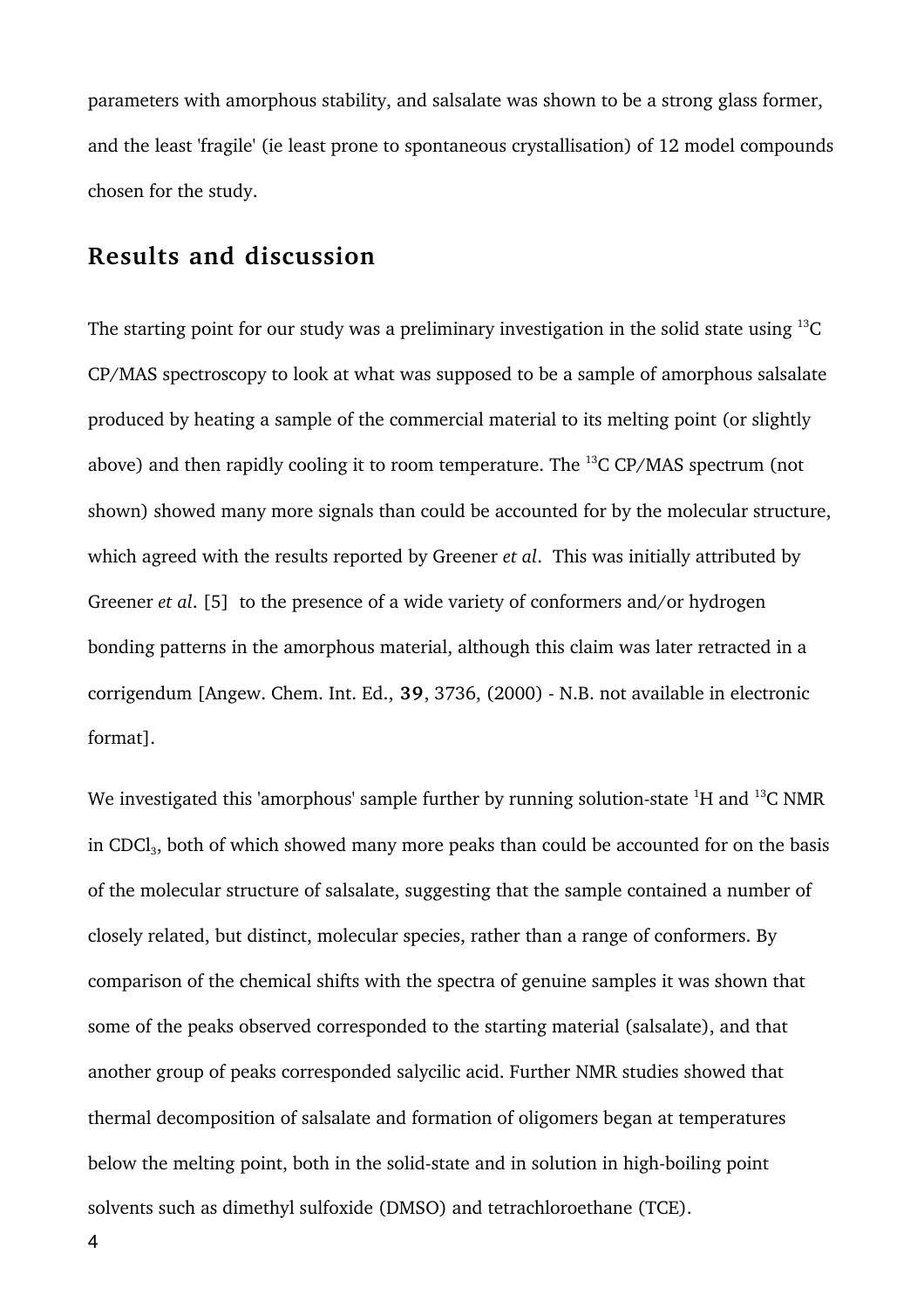The signals in the  $^1$ H spectra of the mixture showed coupling patterns in groups of 4, each group showing the expected coupling patterns for an ortho-disubstituted phenylene ring with non-equivalent substituents. Using Constant Time Total Correlation Spectroscopy (CT-TOCSY) experiments it was possible to identify numerous sets of such groups of 4 signals and group them together by reference to the sizes of the integrals on the 1-dimensional  ${}^{1}H$ spectrum (Figure 2).



Figure 2  $^{1}$ H-  $^{1}$ H CT-TOCSY spectrum of a heated sample of salsalate, with assignment of the 4x4 grids corresponding to the individual ring systems of salicylic acid (red), salsalate (grey and pink), and the linear trimer of salicyclic acid (blue, green and black)

Using this method, it was possible to tentatively assign signals due to the linear trimer and linear tetramer of salicyclic acid, with a significant number of lower intensity peaks unassigned, which were presumed to be due to longer oligomers. These tentative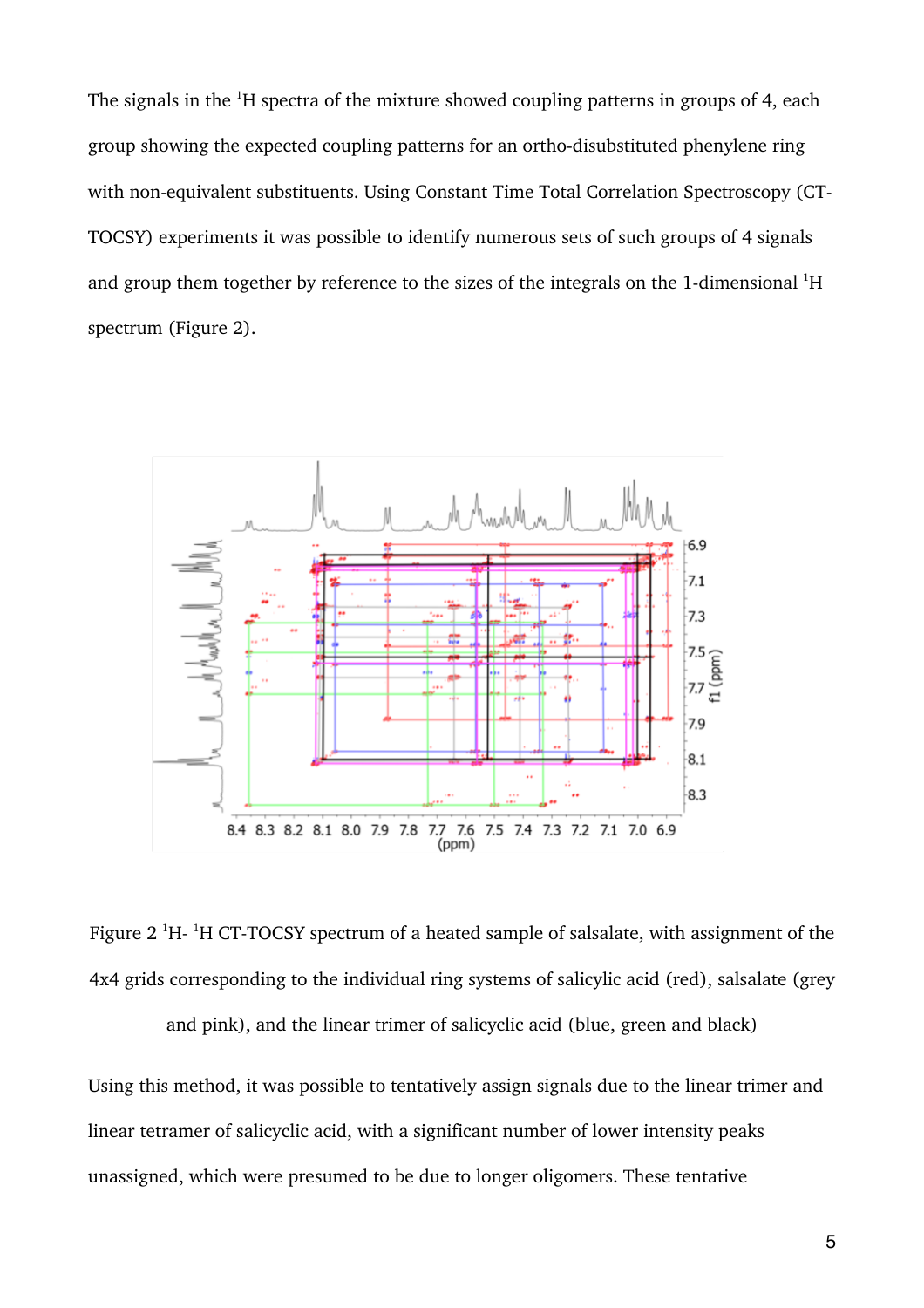assignments were all shown to be consistent with a range of other two-dimensional experiments, such as CT-COSY, HSQC, HMBC, and NOESY. Linear tetramers of salicyclic acid have been previously reported [10] with subsequent conversion to cyclic species at higher temperatures ( $>$  300 °C).

To investigate further, previously heated samples were analysed by LC-MS. It proved possible to resolve a significant number of species corresponding to oligomers of salicylic acid up to the order of  $n=12$ . A typical chromatogram is shown in Figure 3 for the deprotonated molecules. Here the extracted ion chromatograms for  $[M_n - H]$  where  $n = 1$ to 12 clearly demonstrate the increase in retention time as the larger oligomers elute. In many of these chromatograms, the multiple occurrence of some *m/z* values at more than one retention time is a reflection in the labile nature of these ions. In-source dissociation occurring during or shortly after the electrospray process causes sequential fragmentation with the loss of discrete monomer units  $(n=1)$ .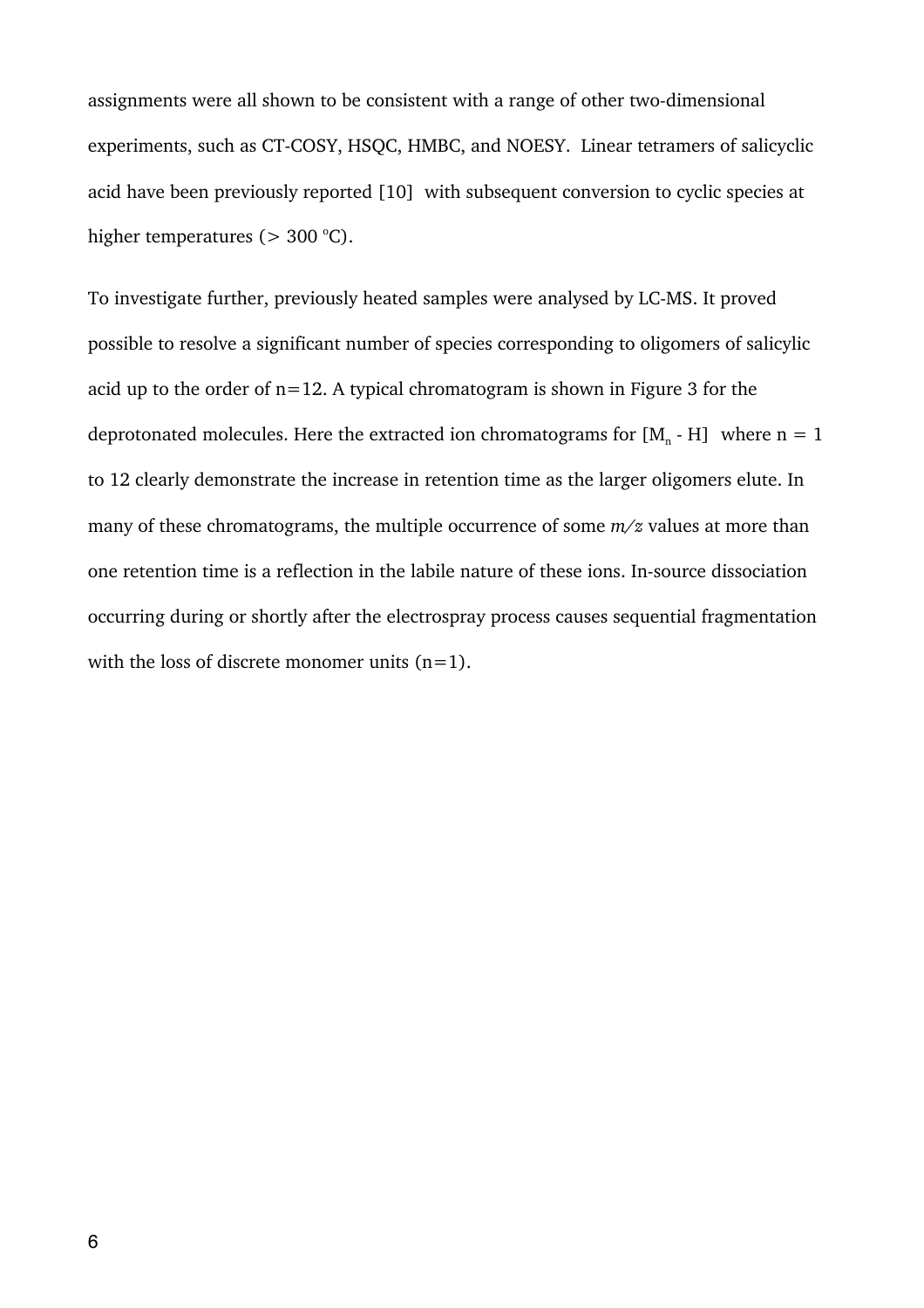

Figure 3 Total negative ion chromatogram (TIC) and extracted ion chromatograms (EIC) for the  $[M_n-H]$ -where n=1-12 from bottom to top

For each oligomer eluting, the mass spectral evidence weighs heavily toward open-ended or 'linear' structures. The negative ion mass spectrum shown for the tetramer (Figure 4a) clearly shows  $[M_4 - H]$ <sup>-</sup> at  $m/z$  497 (x=H) and the sodium equivalent (x=Na) at  $m/z$  519 which can only be accounted for by open-ended or 'linear' ions which then undergo dissociation by loss of sequential monomer units  $(n=1)$ , similar to observations made by Shulga *et al*. [10] The open-ended or linear nature of the molecules is further supported by the positive ions  $[M_4 + NH_4]^+$ ,  $[M_4 + Na]^+$ ,  $[M_4 + K]^+$  observed at the same retention time. (Figure 4b).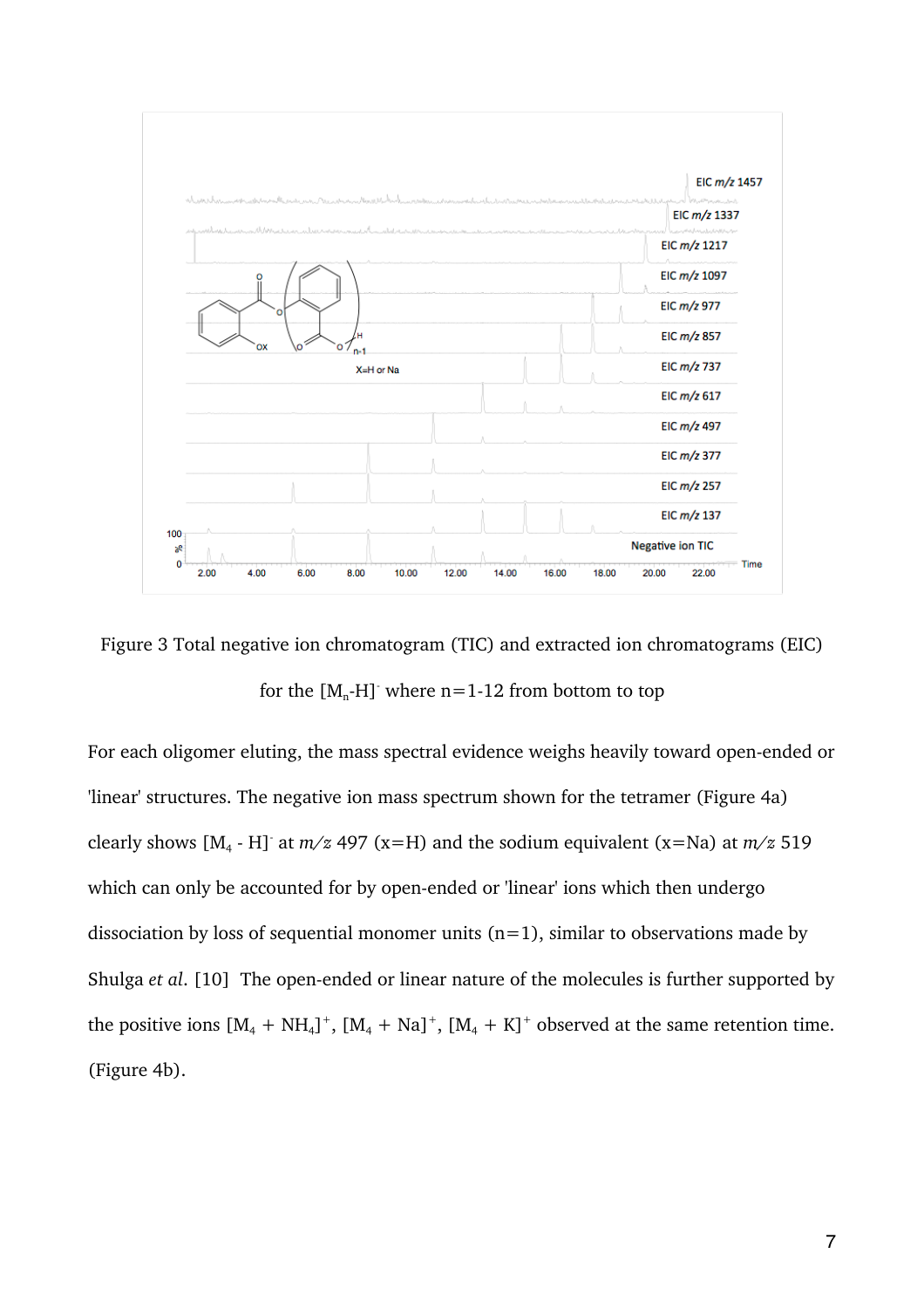

Figure 4 a) negative ion mass spectrum and b) positive ion mass spectrum for the tetramer. \*indicates known solvent impurities.

A low intensity peak at  $m/z$  481 in the positive ion mass spectrum is assigned as  $[M_4 - OH]^+$ resulting from the loss of water from the protonated species. Although too low in intensity to easily be seen in Figure 4b, the isolation and collision-induced dissociation of *m/z* 481 shown in Figure 5b demonstrates sequential neutral mass losses of 120 Da corresponding to  $C_7H_4O_2$  from  $[M_4 \cdot OH]^+$  to give  $[M_3 \cdot OH]^+$ ,  $[M_2 \cdot OH]^+$  and  $[M_1 \cdot OH]^+$ , the relative intensities reflecting the relative stabilities of each ion, and confirming assignments made from the full scan data (Figure 4b). The exact match in retention time to the linear deprotonated tetramer indicates only one molecule is eluting at this time that, when ionised, follows a fragmentation mechanism that would require the cleavage of only one bond, not the two that would be required for a cyclic species.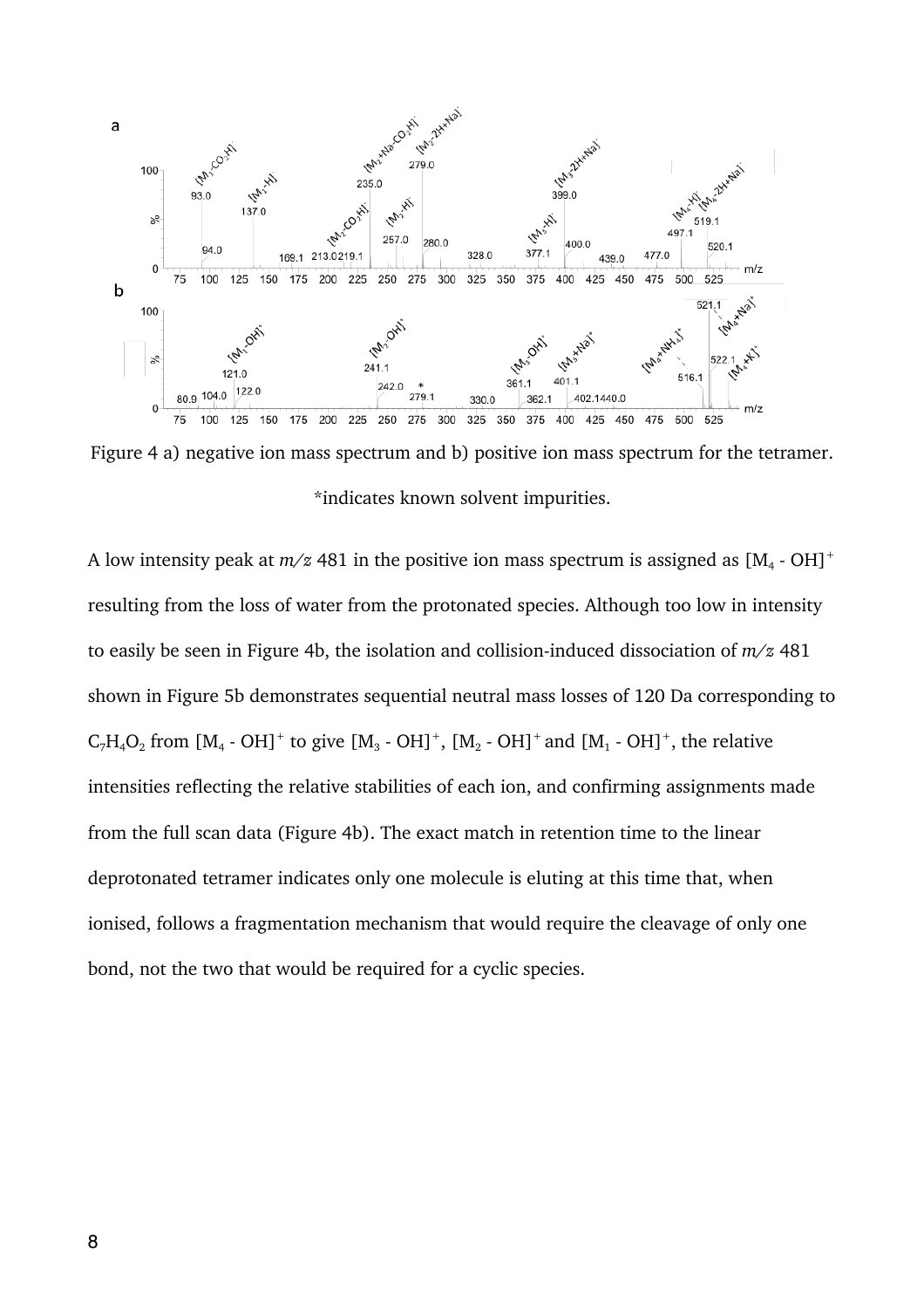

Figure 5 Tandem mass spectra for a)  $[M_4 - H]$  , b)  $[M_4 - OH]^+$ .

There is no evidence of a series of molecules corresponding to a cyclic structure; for the tetramer the deprotonated molecule would appear at *m/z* 479 if there were 'reasonable' protons to remove, and the positive ion adducts would appear at *m/z* 498, 503 and 519 respectively for the ammonium, sodium cation and potassium cation. The cyclic nature of such a molecule and its aromaticity may be reasonably expected to facilitate alkali cation adduction. [11] Cyclic species have been prepared previously [12] and observed as thermal decomposition products of both salicylic acid and acetylsalicylic acid (aspirin) [13, 14] but only at much higher temperatures ( $> 300^{\circ}$ C). We therefore decided to investigate more closely the peaks that appeared as possible cyclic species using ion mobility measurements. [15] Our results showed that the species identified as 'cyclic' by Shulga & Dunn have essentially the same collisional cross section (CCS) as the corresponding linear oligomer (sodium adduct), which provides the final evidence to suggest that the species is not cyclic, but is produced by loss of water in the mass spectrometer.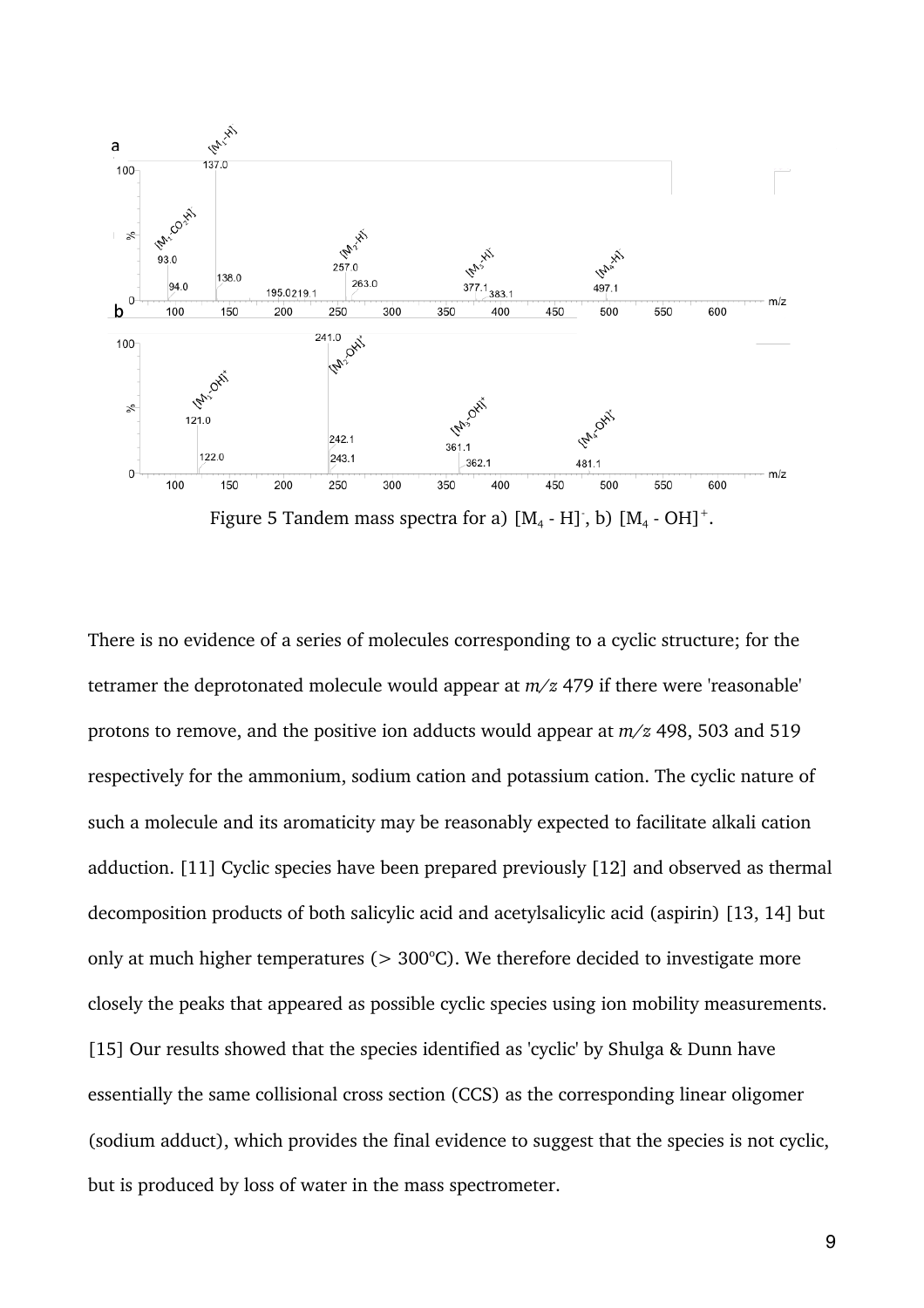Subsequently, based on the favourable LC-MS results, preparative HPLC was undertaken to try to obtain pure samples of some of the components of the mixture. It was only possible to obtain reasonably pure samples of the first four components in quantities suitable for further NMR investigation, but these were readily confirmed as salicylic acid, salsalate, the linear trimer and linear tetramer of salicylic acid respectively. Further supporting evidence was obtained from NMR diffusion measurements using DOSY [16] experiments on samples corresponding to the first three peaks eluted from the preparative HPLC. Values for the diffusion coefficients of 4.91 x  $10^{-10}$ , 3.05 x  $10^{-10}$ , and 2.69 x  $10^{-10}$  m<sup>2</sup> s<sup>-1</sup> were obtained. The first two were shown to correspond to the diffusion coefficients of known samples of salicylic acid and salsalate respectively. The monotonic decrease observed is the behaviour expected for the increasing hydrodynamic radius of oligomers where  $n = 1$  to 3. [17] Importantly, the diffusion measurements on the third eluting peak also confirmed that all of the peaks observed in the NMR spectrum of that sample came from the same molecule.

These results suggest that thermal decomposition of salsalate leads to the formation of linear oligomeric species of the form shown in Figure 3 with n in the range 1 to 12, but with the bulk of the material in the range  $n = 1$  to 4. Many additional minor signals are also visible in the aromatic region of the 1H NMR spectrum, but it was not possible to make detailed assignments because of the extensive peak overlap. However, by adjusting the pH of the sample and the temperature of the NMR experiment [18] it was possible to slow the rate of proton exchange for the phenolic -OH groups such that relatively sharp lines could be observed for the -OH protons and this confirmed the presence of at least eight distinct species. Obviously, mass spectrometry with its far higher sensitivity is better at detecting minor components of the mixture.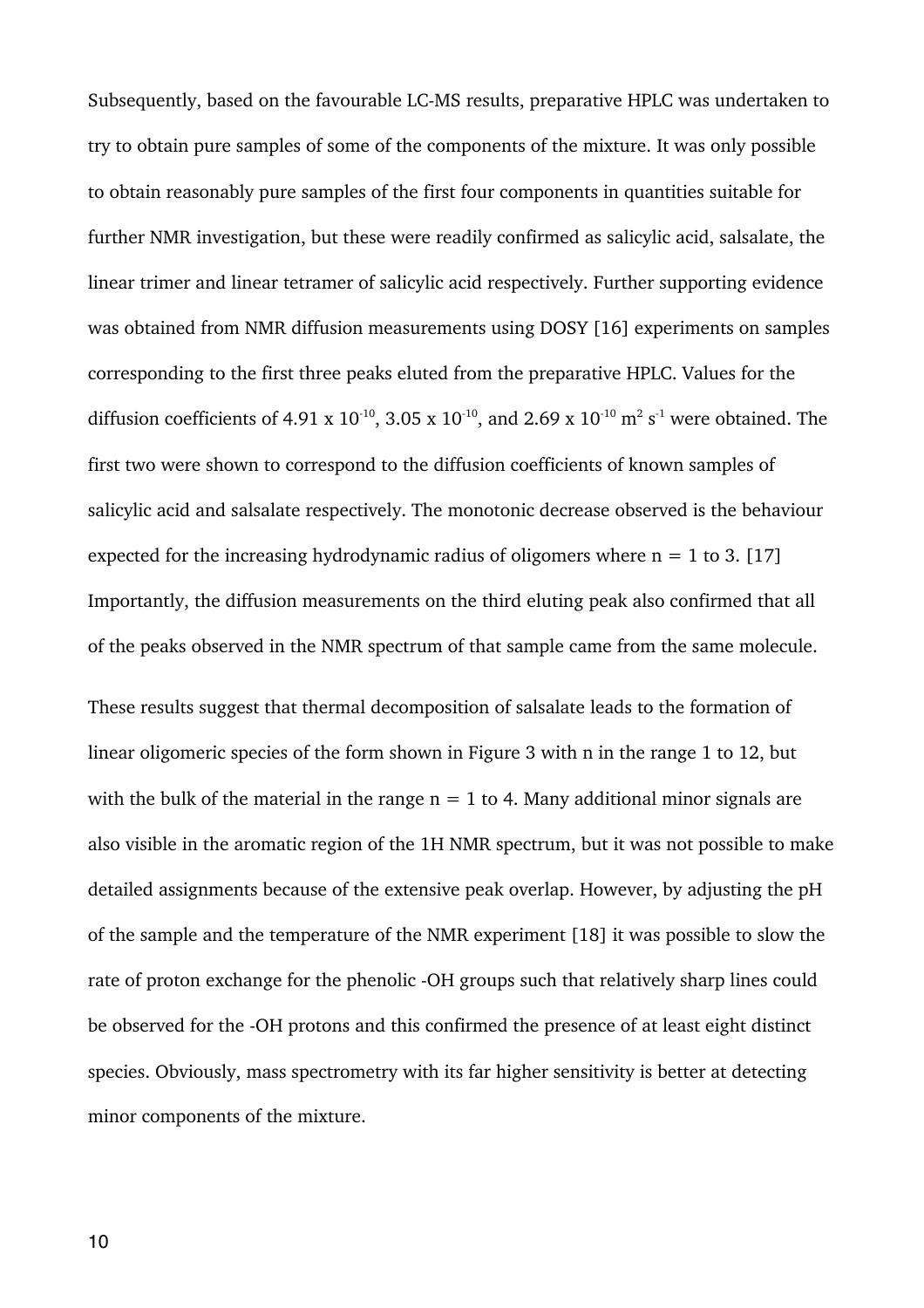Further investigations were carried out to determine whether the reaction(s) involved were specific to the solid state. Samples were heated to specific temperatures for specified periods of time in the solid state and the resulting products were subsequently dissolved in high-boiling NMR solvents such as tetrachloroethane- $d_6$  (TCE) and DMSO- $d_6$ . NMR spectra from these samples were compared with those from samples of salsalate dissolved in the same solvents and then put through the same heating process (but this time already in solution). While differences in the populations of products were observed, no signals due to new species were observed, nor was there conspicuous absence of any species. It was therefore concluded that the same thermal decomposition processes occurred both in the solid and/or melt, and in solution. Further experiments were conducted to investigate both the time course of the decomposition reaction(s) and their temperature dependence. Typical results are shown in Figures 6 and 7.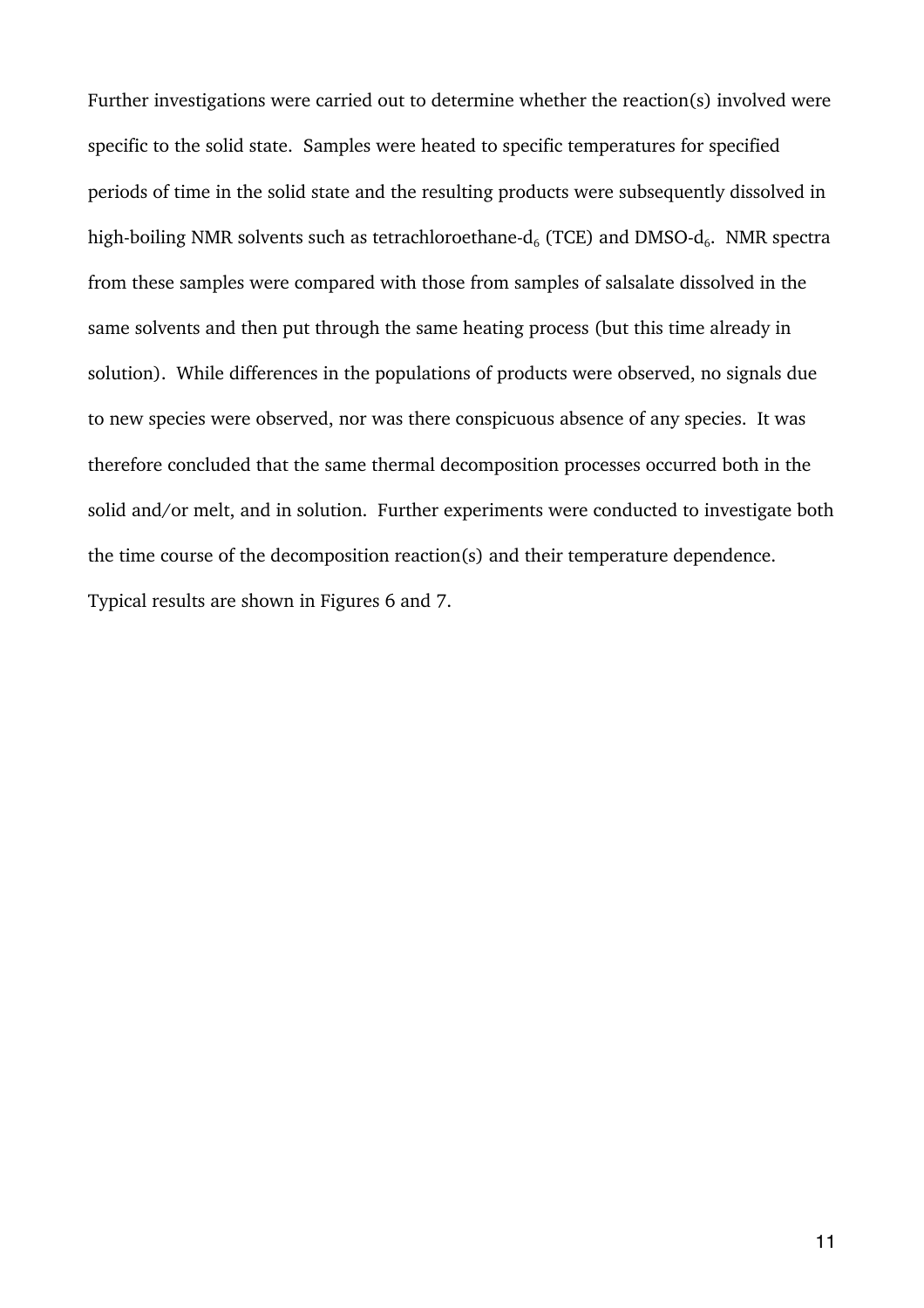

Figure 6  $^1\rm H$  NMR spectra taken after heating salsalate in TCE-d  $_2$  solution. Spectra 1-6 correspond to heating the solution for 0, 2, 5, 10, 20 and 30 mins respectively at 130 °C. The blue region corresponds to peaks from salycilic acid  $(n=1)$ , the red region corresponds to peaks from the linear trimer decomposition product  $(n=3)$ .

12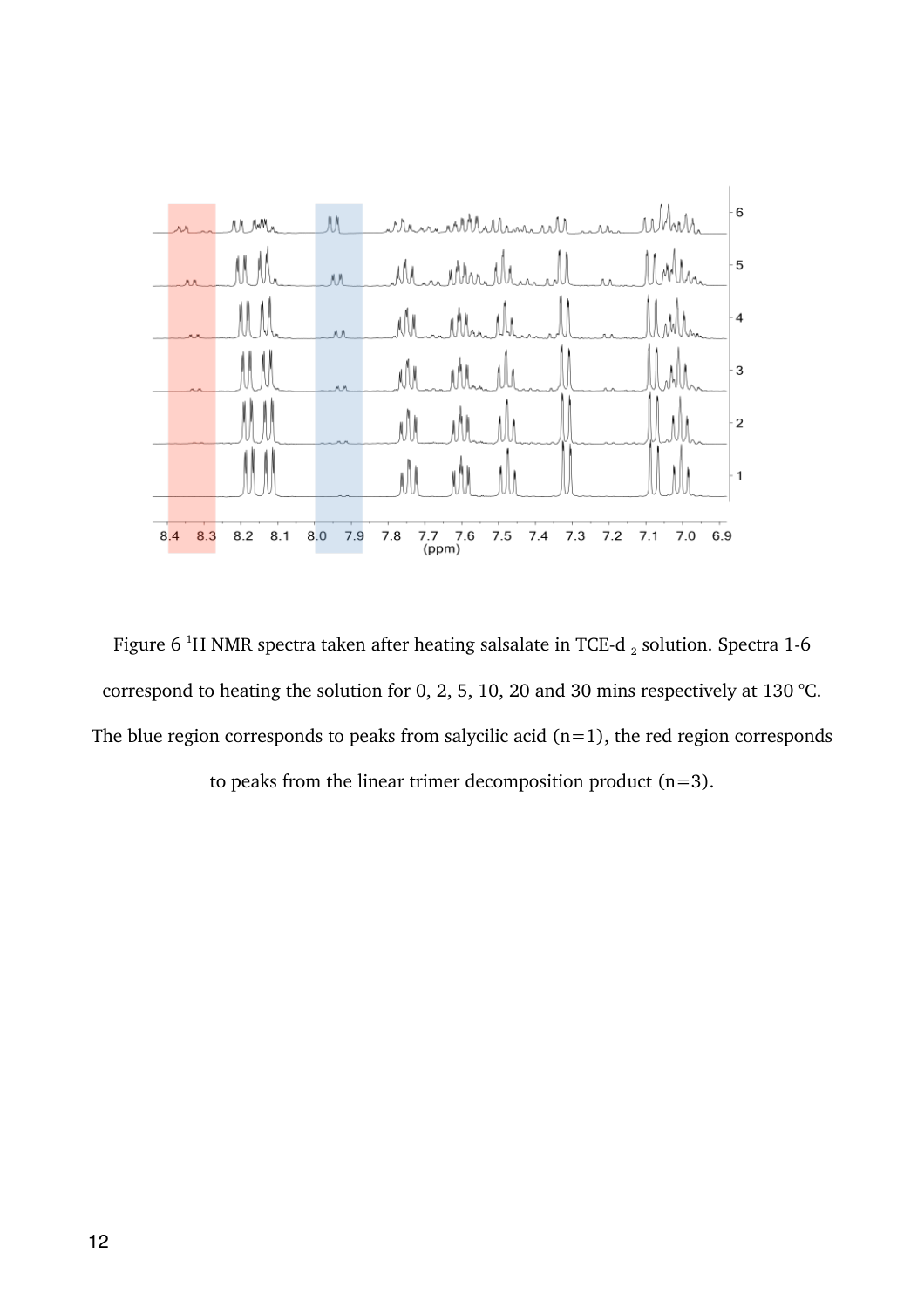

Figure 7 <sup>1</sup>H NMR spectra taken after heating a solid sample at 110 °C for 30 mins (4), 110 °C for 20 hours (3) and at 130 °C (2) and 150 °C (1) for 30 mins.

Literature values for the melting point of salsalate vary over quite a wide range. The manufacturer of the sample used in this work (Alfa Aesar) quotes a melting point of between 132 and 138°C, but other sources quote values as high as  $148$ °C (Merck index, 11th Edition). However, even taking a conservative value of  $135^{\circ}$ C as the melting point of the sample, it is clear that thermal decomposition begins at temperatures significantly below the melting point. Attempts to determine the rate of thermal decomposition at a particular temperature showed limited reproducibility, and the source of variation was eventually traced to levels of incipient water in the samples. This makes sense since the decomposition from salsalate to salicylic acid requires uptake of water, while the formation of higher oligomers  $(n>3)$  requires elimination of water. The amount of water initially present can therefore be expected to influence both the rate of initial reaction and the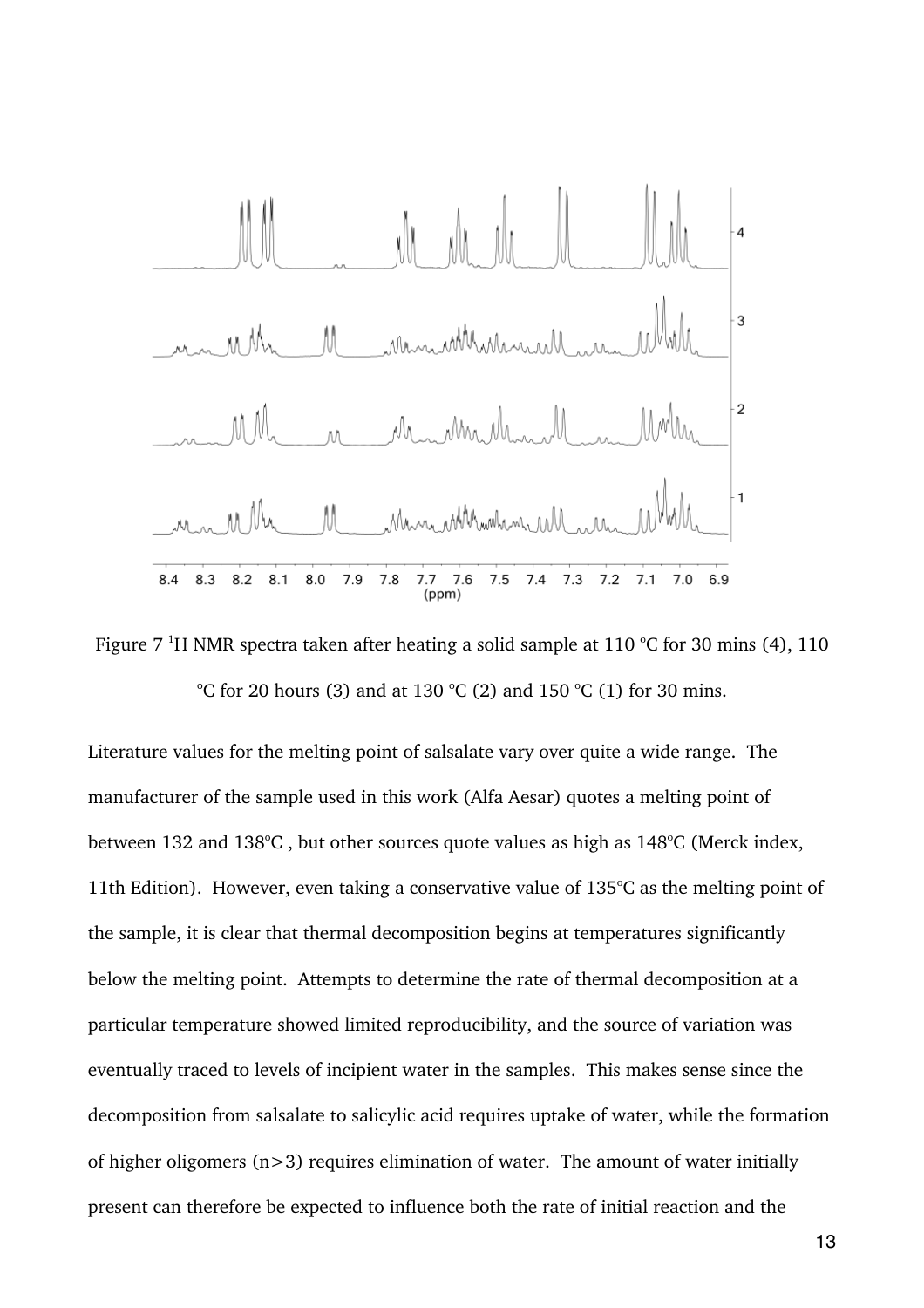distribution of products observed. Both of these were confirmed experimentally, but it was not possible to determine water levels with sufficient accuracy to allow quantitative determinations of the various rate constants.

Infra-red spectra of samples of the commercial material and an amorphous sample (Figure 7) produced by quenching from the melt show notable differences, both in the fingerprint region and, significantly, in the -OH stretching region, where the -OH stretching band at  $3648 \text{ cm}^{-1}$  observed in the spectrum of the commercial (crystalline) material and believed to correspond to the intra-molecularly hydrogen bonded -OH is absent in the spectrum of the amorphous material. This confirms that the hydrogen bonding in the amorphous material is predominantly inter-molecular, but it is not possible to interpret the infra-red spectra in sufficient detail to comment on the purity of the sample.



Figure 8 IR spectra - Black trace: commercial material; Red trace: quench cooled melt. In our hands, it proved to be impossible to produce a sample of the amorphous form that was free of contamination by salicylic acid and oligomers of salicylic acid. Heating bulk salsalate to the melting point and then immediately quenching in liquid nitrogen still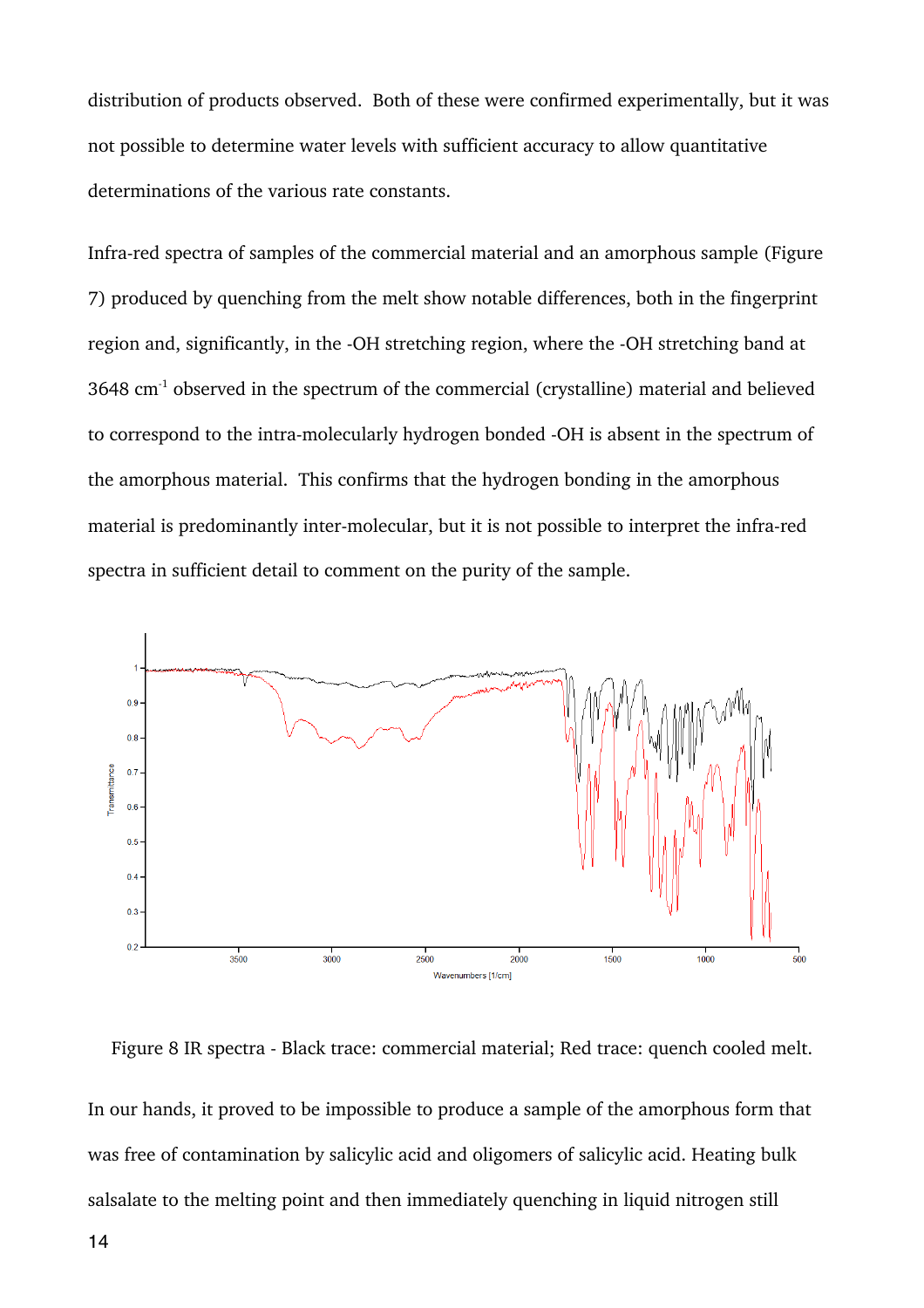resulted in material that contained a few weight% of material other than salsalate. It is highly probable that their presence in a mixture of structures closely related to salsalate is a major factor contributing to the stability of the amorphous form by inhibiting crystallisation, since the similarities in structure (isostructural "monomer" unit) would allow strong interaction with the existing hydrogen bonding patterns, while the differences in structure (chain length) would tend to preclude the establishment of long-range order. It is significant that the crystalline form can only be regenerated from the amorphous form by recrystallisation from solvent, a classic method of purification. The role of impurities in potentially stabilising solid-state forms (amorphous or crystalline) is an area that has not received widespread attention so far, but some work has been reported in relation to polymorphism. [19]

#### **Experimental**

Salicylsalicylic acid, 98%, was purchased from Alfa Aesar and  $1,1,2,2$ -tetrachloroethane-d, (TCE- $d_2$ ) (D, 99.6%) was purchased from the Cambridge Isotope Laboratories, Inc. Samples were initially prepared to a concentration of 10-40 mg/mL and heating was carried out in NMR tubes using a custom-made heating block.

The LC MS/MS instrument used throughout this study was the Synapt G2-S HDMS (Waters Corp.) equipped with an Acquity UPLC. The LC separation was achieved with a reverse phase gradient such that 5% MeCN:95% (0.1% formic acid in water) to 95% (0.1% formic acid in water):5% MeCN over 9 min at a flow rate of 0.4 mL min<sup>-1</sup> through a BEH  $C_{18}$ column: 2.1 x100 mm (Waters Corp.). The mass spectrometer was operated in resolution mode and both positive and negative ion mass spectra were taken across the range of 50- 2000 Da using the following electrospray ion source conditions: capillary voltage 2.0 kV, source temperature 150 °C, sampling cone 70.0 V, source offset 30.0 V, desolvation

15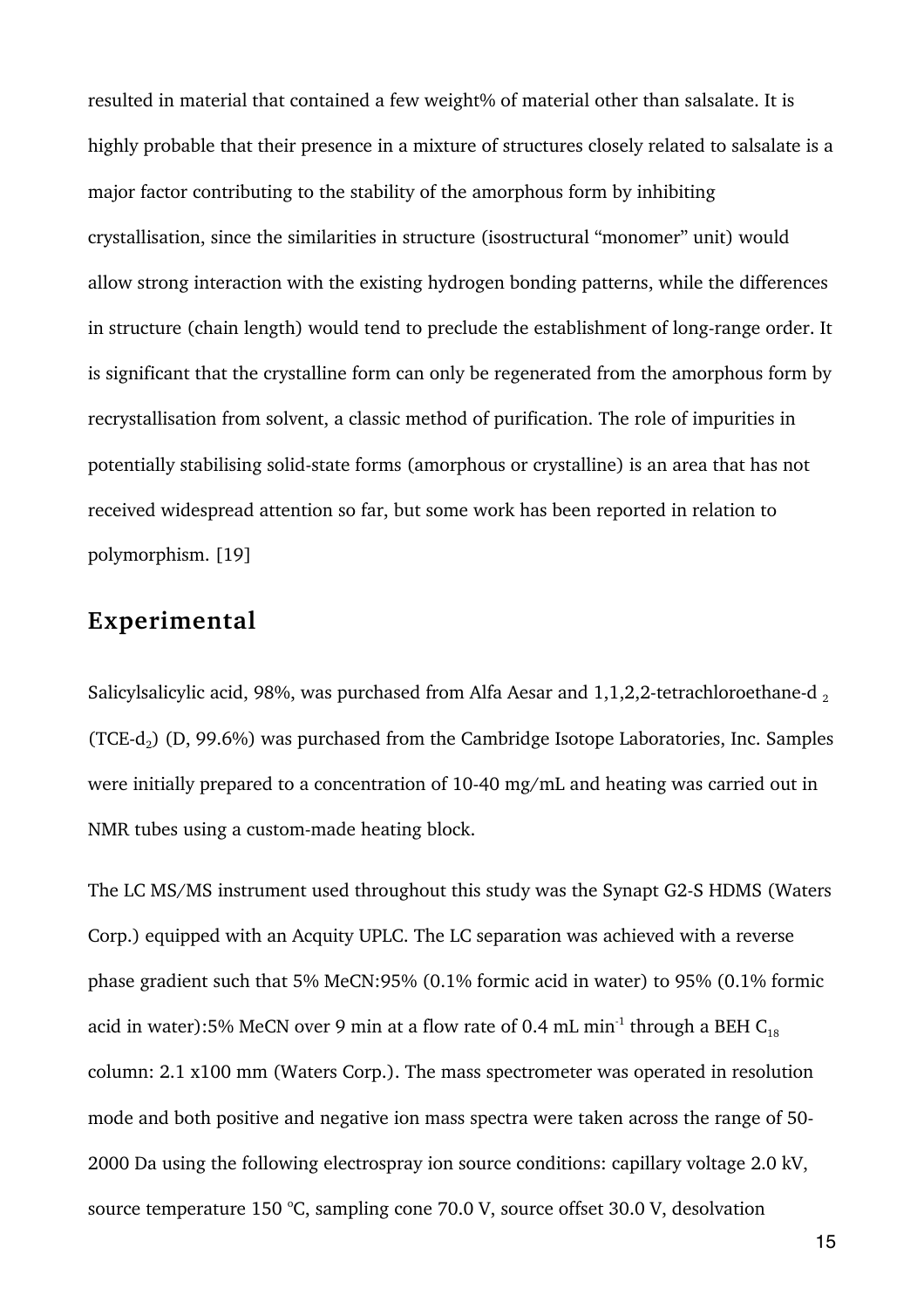temperature 350 °C, cone gas flow 60 L Hr<sup>-1</sup>, desolvation gas flow 600 L Hr<sup>-1</sup>, nebuliser gas flow 6.0 Bar and a scan time of 1.0 s. For MSMS the ion of interest was isolated in the quadrupole and fragmented in the trap region of the triwave using a collision energy ramped from 10.0 to 30.0 eV. Ion mobility separation was performed in the triwave with nitrogen gas and a wave velocity of 800 m  $s<sup>-1</sup>$  and wave height of 40 V.

 $1D<sup>1</sup>H NMR$  spectra were recorded using a 400 MHz Bruker Avance spectrometer with an acquisition time of 4.1 s, recycle delay of 1.0 s, and flip angle of  $45^{\circ}$ ; <sup>13</sup>C NMR spectra were recorded on a 600 MHz Varian VNMRS spectrometer at 150 MHz with a relaxation delay of 3.0 s, acquisition time of 1.0 s, and flip angle of  $45^\circ$ .

2D NMR spectra were recorded using a 600 MHz Varian VNMRS spectrometer. Spectra were recorded at 25.0 C unless stated otherwise with  ${}^{1}$ H spectra acquired at 600 MHz and 13C spectra at 150 MHz. The individual parameters used for the 2D experiments were: CT-TOCSY; [20] relaxation delay of 1.0 s, acquisition time of 1.14 s, mixing time 80 ms, using 2 repetitions over 2 x 256 increments. DOSY; the DBPPSTE convection compensated pulse sequence [21, 22] was used to acquire datasets with 16 gradient amplitudes ranging from 2 to 53 G cm<sup>-1</sup> in equal steps of gradient squared, using 8 transients, 8192 complex data points, a total diffusion-encoding gradient duration of 1.5 ms, and a diffusion time of 210 ms.

NMR assignments for the linear trimer product are:

*δ*<sup>H</sup> (600 MHz, TCE-d 2) 8.33 (1 H, dd, *J* 7.8, 1.7, H(12)), 8.09 (2 H, m, H(5,19)), 7.73 (1 H, td, *J* 7.8, 1.7, H(10)), 7.64 (1 H, td, *J* 7.8, 1.8, H(17)), 7.53 (1 H, td, *J* 7.7, 1.8, H(3)), 7.45 (1 H, t, *J* 7.7, H(11)), 7.39 (1 H, t, *J* 7.6, H(18)), 7.33 (1 H, d, *J* 8.1, H(9)), 7.17 (1 H, d, *J* 8.2, H(16)), 7.01 (1 H, d, *J* 8.5, H(2)), 6.95 (1 H, t, *J* 7.6, H(4)).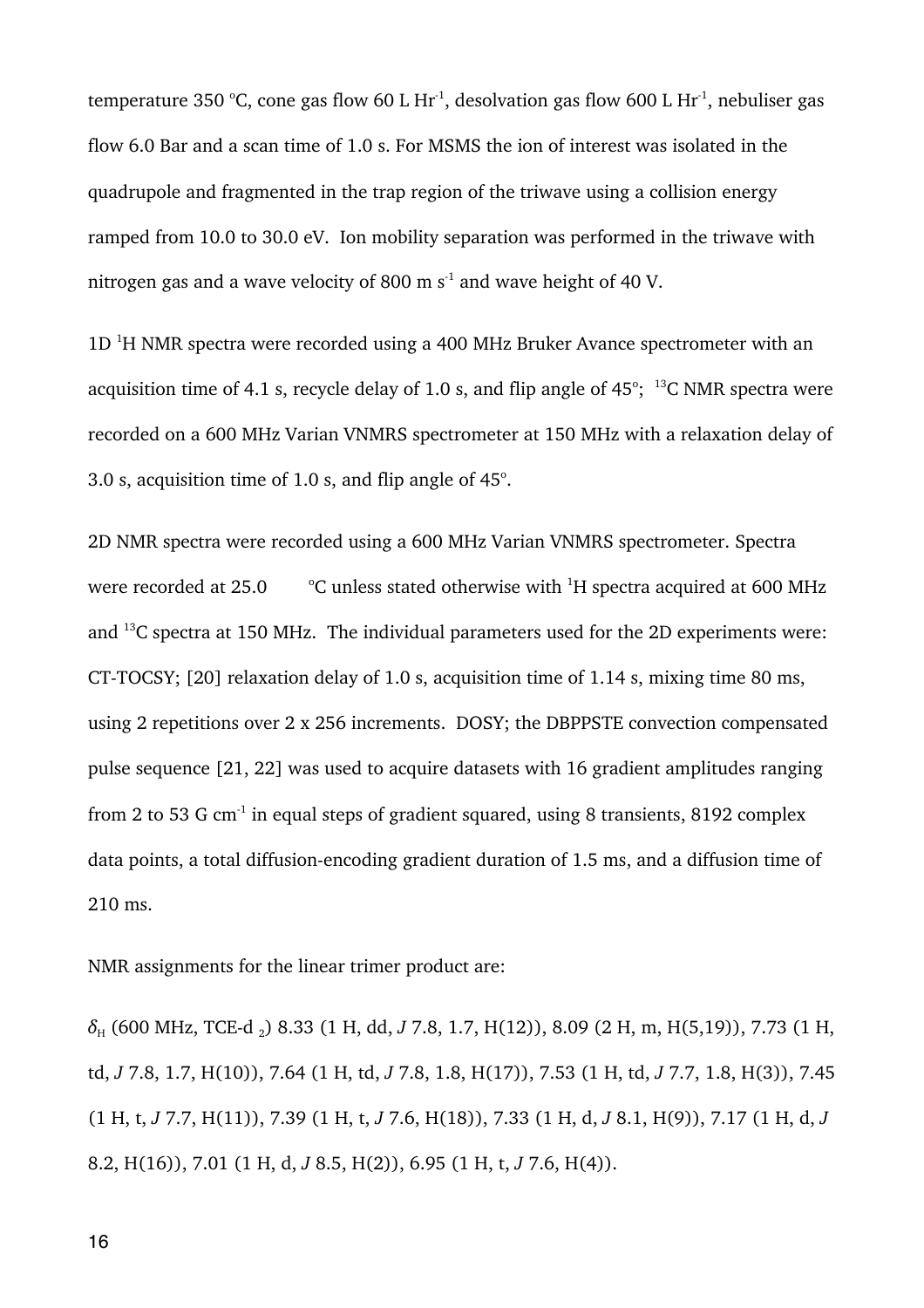$\delta_c$  (150 MHz, TCE-d<sub>2</sub>) 168.68 (C(7)), 167.24 (C(21)), 162.78 (C(14)), 161.69 (C(1)), 150.56 (C(15)), 150.22 (C(8)), 136.80 (C(3)), 134.97 (C(17)), 134.86 (C(10)), 132.67 (C(12)), 132.61 (C(19)), 130.78 (C(5)), 126.92 (C(11)), 126.66 (C(18)), 124.02 (C(9, 16)), 122.58 (C(13)), 122.32 (C(20)), 119.92 (C(4)), 117.84 (C(2)), 111.85 (C(6)).



Figure 9 Molecular structure of the linear trimer decomposition product, showing the numbering system used for the NMR assignment of the trimer (black, red and blue), SSA (black and blue) and SA (black).

### **Conclusions**

When an amorphous material has been produced by any means, and certainly if elevated temperatures are involved, the chemical purity should be monitored even if an apparently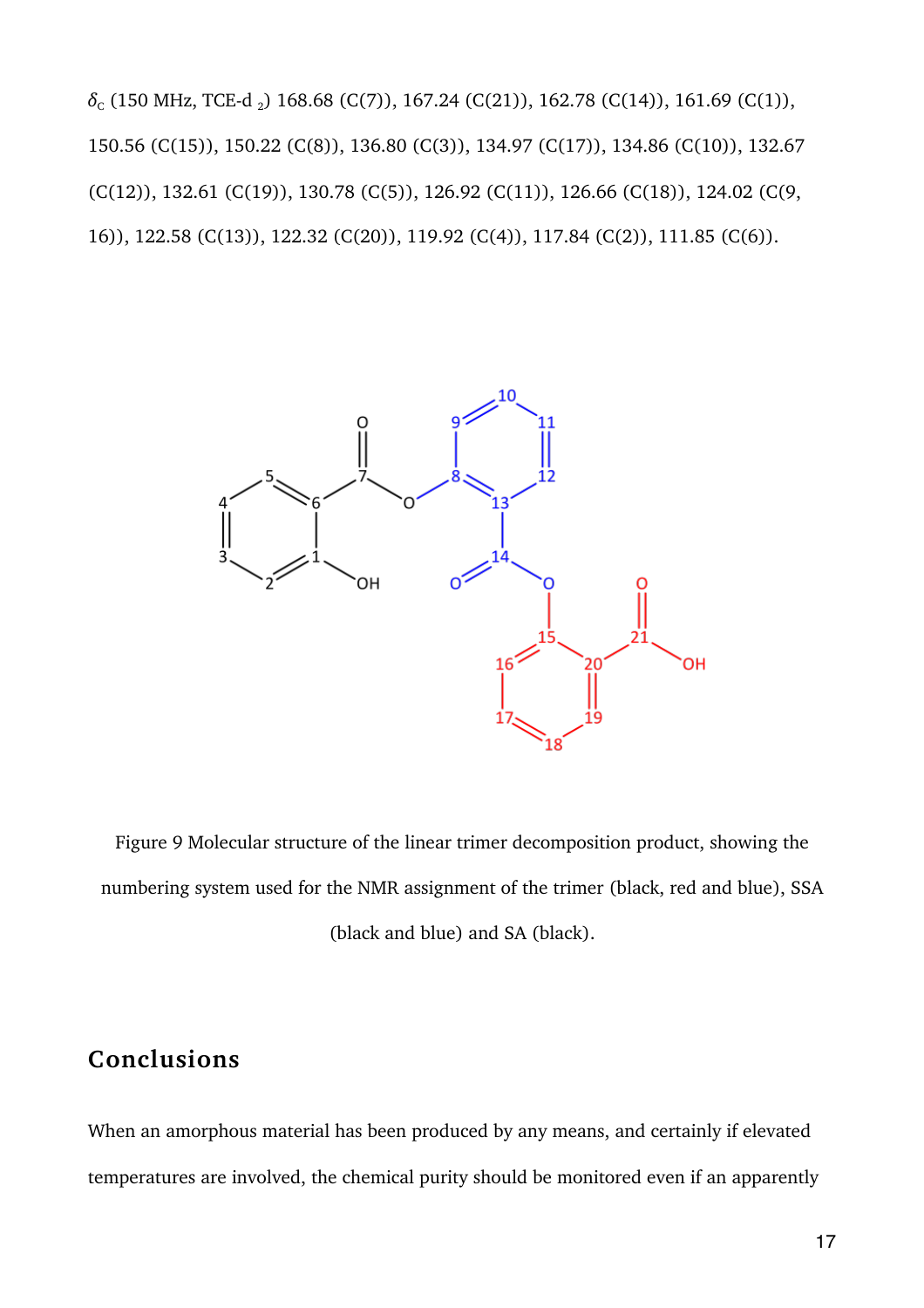clear glass has been formed; indeed the apparently stable glass may be 'stabilised' by the presence of impurity(s). We have shown that salsalate undergoes facile thermal decompostion to yield a mixture of salsalate, salicylic acid, and linear oligomers of salicyclic acid. The onset of thermal degradation occurs at temperatures well below the melting point of the pure material and takes place both in the solid state and in solution. The rate of thermal degradation and the distribution of products depend, *inter alia*, on the amount of incipient water present in the sample. We could find no evidence for the production of cyclic species at the temperatures used  $(< 150 °C)$ . The fact that we were unable to produce samples of amorphous salsalate uncontaminated by degradation products following procedures reported in the literature suggests that published reports relating to the characteristics of the amorphous form of salsalate should be evaluated critically since they probably relate to ill-characterised material. Similarly, the report of a nematic phase produced by heating the crystalline material to just below its melting point may need to be re-evaluated.

#### **Acknowledgements**

The authors thank the University of Durham for support.

#### **References**

1. Hancock BC, Zografi G: **Characteristics and Significance of the Amorphous State in Pharmaceutical Systems**. *Journal of Pharmaceutical Sciences* 1997, **86**:1–12.

2. Craig D, Royall PG, Kett VL, Hopton ML: **The relevance of the amorphous state to pharmaceutical dosage forms: glassy drugs and freeze dried systems**.

*International Journal of Pharmaceutics* 1999.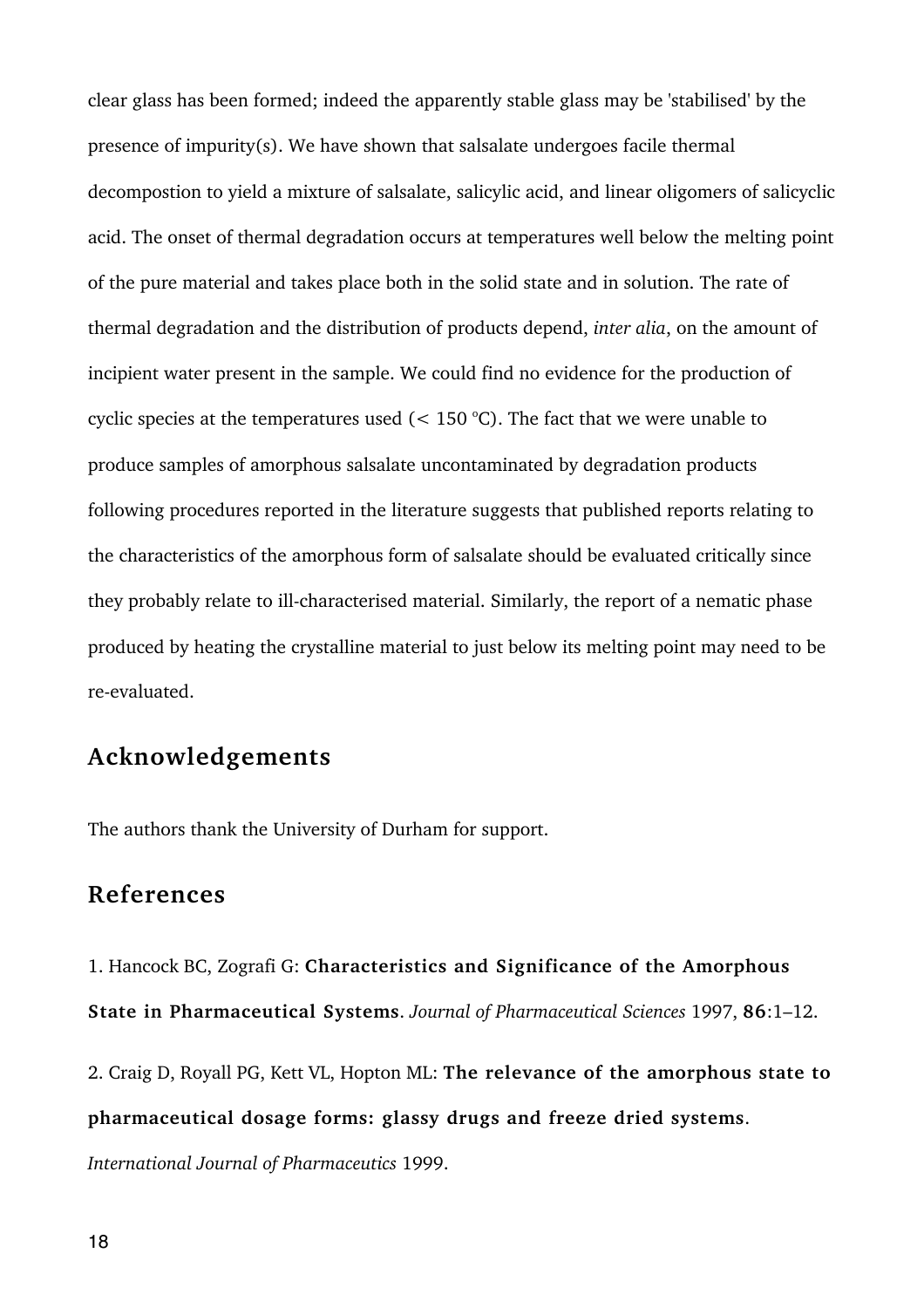3. Patterson JE, James MB, Forster AH, Lancaster RW, Butler JM, Rades T: **The Influence of Thermal and Mechanical Preparative Techniques on the Amorphous State of Four Poorly Soluble Compounds**. *Journal of Pharmaceutical Sciences* 2005, **94**:1998–2012.

4. Allen FH: **The Cambridge Structural Database: a quarter of a million crystal structures and rising**. *Acta Crystallographica Section B-Structural Science* 2002, **58**:380– 388.

5. Greener B, Archibald S, Hodkinson M: **Hydrogen Bonding Interactions in Amorphous Salicyl Salicylate**. *Angewandte Chemie (International ed in English)* 2000, **39**:3601–3604.

6. Cox PJ, Gilmour GI, MacManus SM: **Hydrogen bonding in salicylsalicylic acid (salsalate) crystals**. *International Journal of Pharmaceutics* 2000, **204**:133–136.

7. Moura Ramos JJ, Diogo HP, Godinho MH, Cruz C, Merkel K: **Anomalous Thermal Behavior of Salicylsalicylic Acid and Evidence for a Monotropic Transition to a Nematic Phase**. *Journal of Physical Chemistry B* 2004, **108**:7955–7962.

8. Habgood M, Lancaster RW, Gateshki M, Kenwright AM: **The amorphous form of salicylsalicylic acid: experimental characterization and computational predictability**. *Crystal Growth & Design* 2013, **13**:1771–1779.

9. Graeser KA, Patterson JE, Zeitler JA, Gordon KC, Rades T: **Correlating thermodynamic and kinetic parameters with amorphous stability**. *European Journal of Pharmaceutical Sciences* 2009, **37**:492–498.

19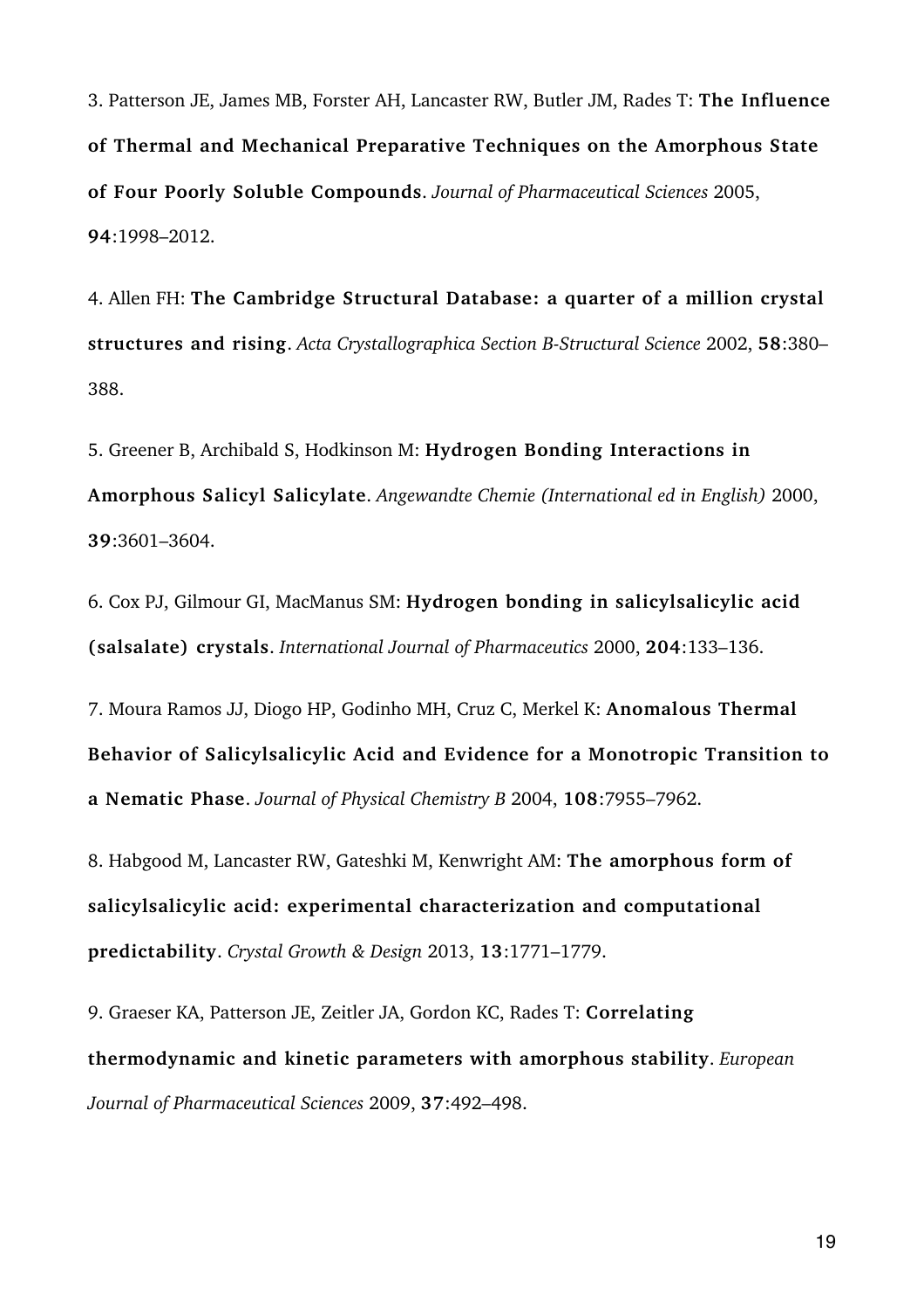10. Shulga O, Dunn J: **A simultaneous TG–DTA study of the thermal decomposition of 2-hydroxybenzoic acid, 2-carboxyphenyl ester (salsalate)**. *Thermochimica acta* 2004, **410**:15–21.

11. Dougherty DA: **Cation-π Interactions in Chemistry and Biology: A New View of Benzene, Phe, Tyr, and Trp**. *Science* 1996, **271**:163–168.

12. Baker W, Ollis WD, Zealley TS: **Eight- and higher-membered ring compounds. Part II. Di-, tri-, tetra-, and hexa-salicylides**. *Journal of the Chemical Society (Resumed)* 1951:201.

13. Radecki A, Wesołowski M: **Thermal analysis of binary and ternary systems of salicylic acid, sodium salicylate and sodium hydrogen carbonate**. *Journal of Thermal Analysis* 1976, **9**:357–367.

14. Long GT, Vyazovkin S, Gamble N, Wight CA: **Hard to swallow dry: kinetics and mechanism of the anhydrous thermal decomposition of acetylsalicylic acid.** *Journal of Pharmaceutical Sciences* 2002, **91**:800–809.

15. Kanu AB, Dwivedi P, Tam M, Matz L, Hill HH Jr: **Ion mobility-mass spectrometry**. *Journal of Mass Spectrometry* 2008, **43**:1–22.

16. Morris GA: **Diffusion-Ordered Spectroscopy (DOSY)**. *eMagRes* 2009, DOI: 10.1002/9780470034590.emrstm0119.pub2

17. Zubkov M, Stait-Gardner T, Price WS: **Efficient and precise calculation of the bmatrix elements in diffusion-weighted imaging pulse sequences**. *Journal of Magnetic Resonance* 2014, **243**:65–73.